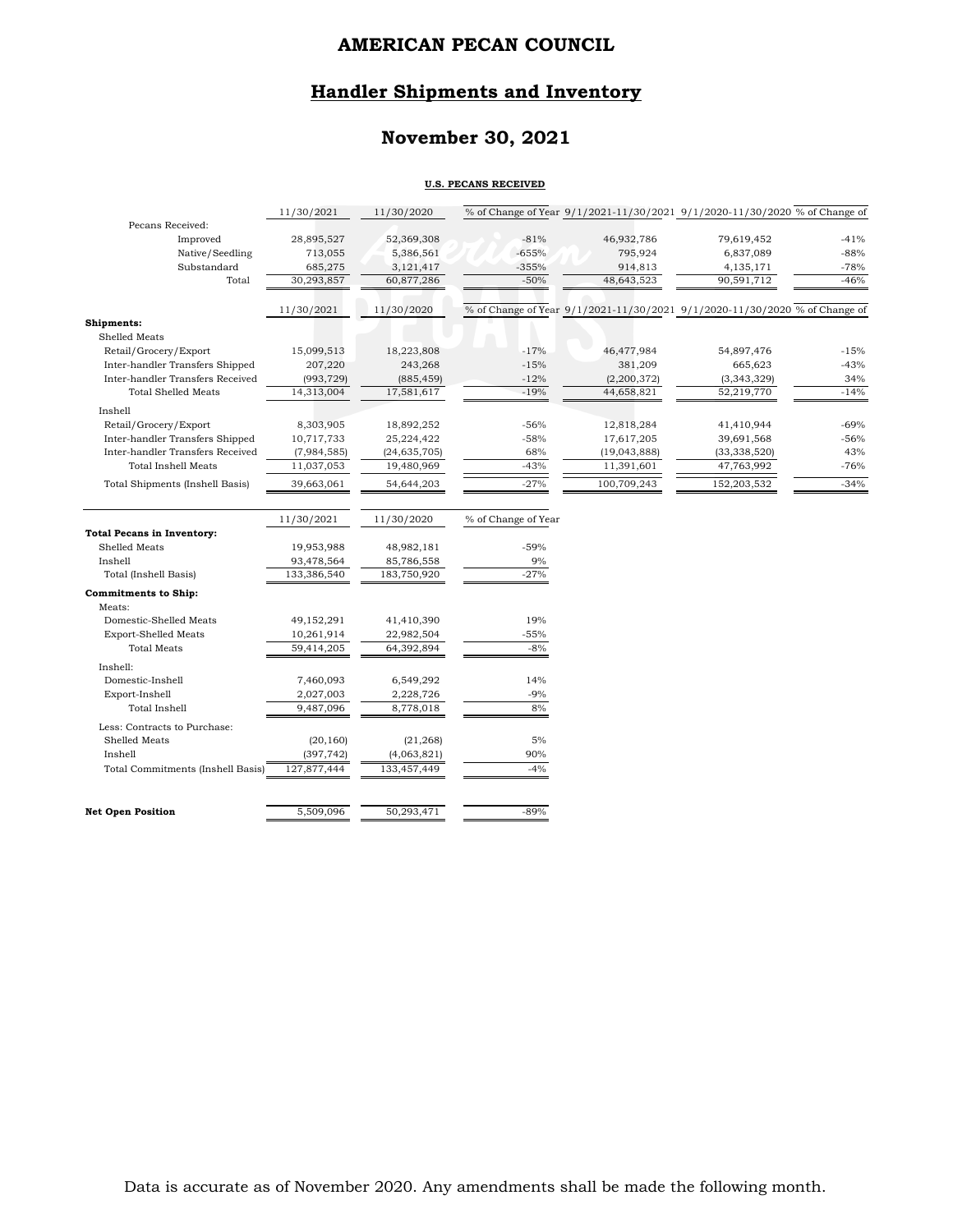### **Mexico Exports and Foreign Purchases**

### **November 30, 2021**

#### **INSHELL PECANS EXPORTED TO MEXICO FOR SHELLING AND RETURNED TO**

|                                                            | <b>U.S. AS SHELLED MEATS</b> |                     |                     |                     |                             |
|------------------------------------------------------------|------------------------------|---------------------|---------------------|---------------------|-----------------------------|
|                                                            | 11/30/2021                   | 11/30/2020          | 9/1/2021-11/30/2021 | 9/1/2020-11/30/2020 | % of Change of Year to Date |
| Inshell Exported for Shelling:<br>Mexico                   | 223,540                      | 529,409             | 3,435,363           | 2,489,949           | 38%                         |
| Total Inshell Exported for Shelling                        |                              |                     |                     |                     |                             |
|                                                            |                              |                     |                     |                     |                             |
| Shelled Meats - Produced in U.S. Inshell Returned to U.S.: |                              |                     |                     |                     |                             |
| Mexico                                                     | 164,040                      | 127,290             | 1,040,840           | 3,347,615           | $-69%$                      |
|                                                            |                              |                     |                     |                     |                             |
| PECANS PURCHASED OUTSIDE THE U.S. BY U.S. HANDLERS         |                              |                     |                     |                     |                             |
|                                                            | 11/30/2021                   | 11/30/2020          | 9/1/2021-11/30/2021 | 9/1/2020-11/30/2020 | % of Change of Year         |
| Shelled Meats:                                             |                              |                     |                     |                     |                             |
| Country of Origin:                                         |                              |                     |                     |                     |                             |
| Australia<br>Mexico                                        | $-0-$<br>253,510             | 77,380<br>1,920,600 | 1,421,559           | 77,380<br>2,651,311 | $0\%$<br>$-46%$             |
| <b>Total Shelled Meats</b>                                 | 253,510                      | 1,997,980           | 1,421,559           | 2,651,311           | $-46%$                      |
|                                                            |                              |                     |                     |                     |                             |
| Inshell:                                                   |                              |                     |                     |                     |                             |
| Country of Origin:                                         |                              |                     |                     |                     |                             |
| Argentina                                                  | $-0-$                        | $-0-$               | $-0-$               | 44,100              | $-100%$                     |
| Mexico                                                     | 3,107,120                    | 1,141,473           | 3,542,930           | 5,568,030           | $-36%$                      |
| <b>Total Inshell</b>                                       | 3,107,120                    | 1,141,473           | 3,542,930           | 5,612,130           | $-37%$                      |
| Total (Inshell Basis)                                      |                              |                     |                     |                     |                             |
| Argentina                                                  | $-0-$                        | $-0-$               | $-0-$               | 44,100              | $-100%$                     |
| Australia                                                  | $-()$ -                      | 154,760             | $-0-$               | 154,760             | 0%                          |
| Mexico                                                     | 3,614,140                    | 4,982,673           | 6,386,048           | 10,870,652          | $-41%$                      |
| Total (Inshell Basis)                                      | 3,614,140                    | 5,137,433           | 6,386,048           | 11,069,512          | $-42%$                      |
|                                                            |                              |                     |                     |                     |                             |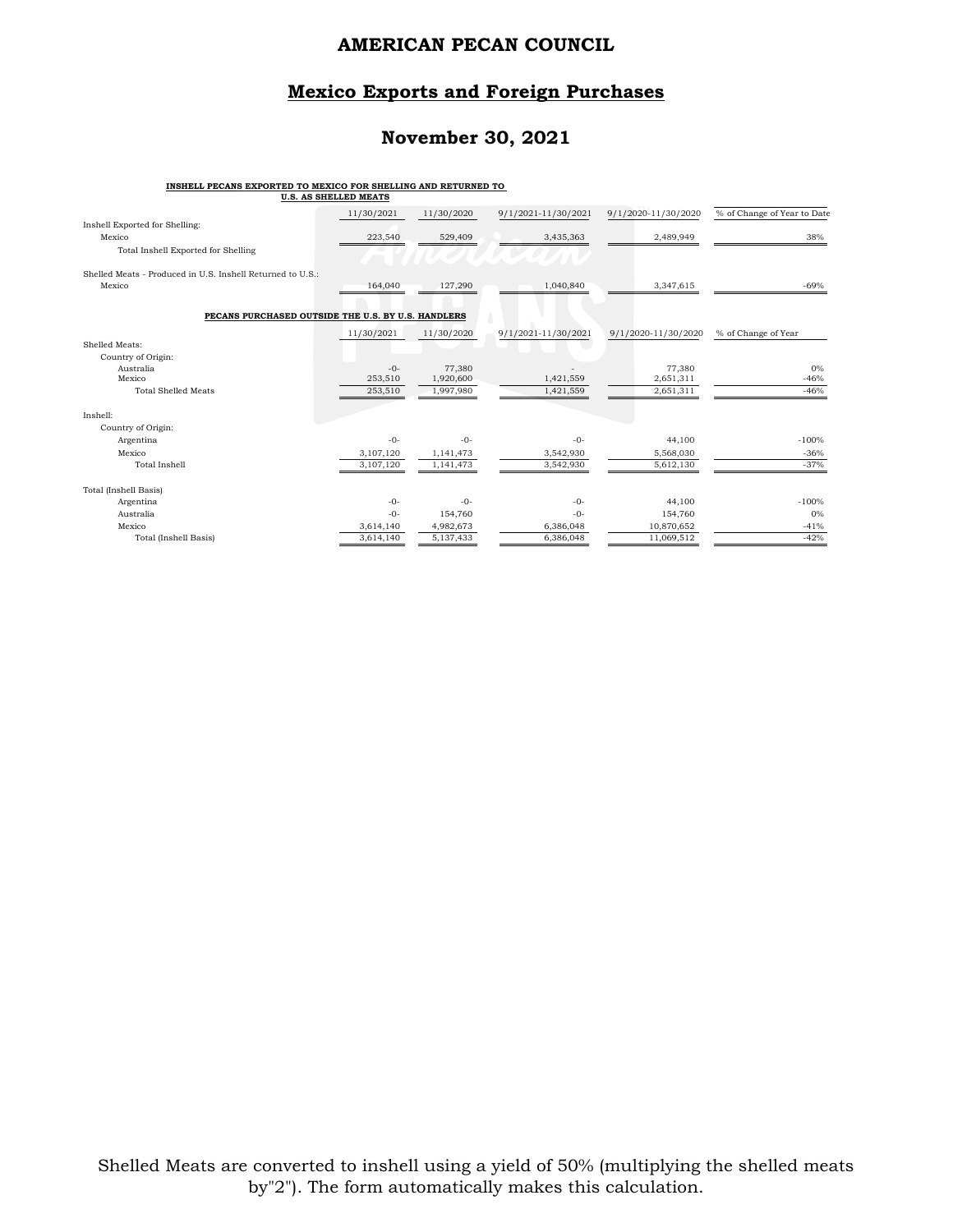# **Destination Report**

# **November 30, 2021**

| World Region                |                        |                     |                |                     |                |                     |                       |                |                       |                     |
|-----------------------------|------------------------|---------------------|----------------|---------------------|----------------|---------------------|-----------------------|----------------|-----------------------|---------------------|
|                             | Destination<br>Shelled |                     |                | Inshell             | Sub-Standard   |                     | Total (Inshell Basis) |                |                       |                     |
|                             | 11/30/2021             | $9/1/21 - 11/30/21$ | 11/30/2021     | $9/1/21 - 11/30/21$ | 11/30/2021     | $9/1/21 - 11/30/21$ | 11/30/2021            | 11/30/2020     | $9/1/21 - 11/30/21$   | $9/1/20 - 11/30/20$ |
|                             |                        |                     |                |                     |                |                     |                       |                |                       |                     |
| Africa                      |                        |                     |                |                     |                |                     |                       |                |                       |                     |
| Algeria                     | $-0-$                  | $-0-$               | $-0-$          | $-0-$               | $-0-$          | $-0-$               | $-0-$                 | $-0-$          | $-0-$                 |                     |
| Egypt                       | $-0-$                  | $-0-$               | $-0-$          | $-0-$               | $-0-$          | $-0-$               | $-0-$                 | 48,000         | $-0-$                 | 48,000              |
| Morocco                     | $-0-$                  | $-0-$               | $-0-$          | $-0-$               | $-0-$          | $-0-$               | $-0-$                 | $-0-$          | $-0-$                 |                     |
| <b>Total Africa</b>         | $-0-$                  | $-0-$               | $-0-$          | $-0-$               | $-0-$          | $-0-$               | $-0-$                 | 48,000         | $-0-$                 | 48,000              |
|                             |                        |                     |                |                     |                |                     |                       |                |                       |                     |
| Asia                        |                        |                     |                |                     |                |                     |                       |                |                       |                     |
| China                       | 41,100                 | 82,200              | 1,918,750      | 4,549,880           | $-0-$          | $-0-$               | 2,000,950             | 5,972,294      | 4,714,280             | 18,721,243          |
| Hong Kong                   | $-0-$                  | 11,370              | $-0-$          | $-0-$               | $-0-$          | $-0-$               | $-0-$                 | 192,868        | 22,740                | 343,553             |
| India                       | $-0-$                  | 13,500              | $-0-$          | $-0-$               | $-0-$          | $-0-$               | $-0-$                 | 18,000         | 27,000                | 84,000              |
| Japan                       | $-0-$                  | 48,000              | $-0-$          | $-0-$               | $-0-$          | $-0-$               | $-0-$                 | 22,200         | 96,000                | 138,420             |
| Kuwait                      | $-0-$                  | $-0-$               | $-0-$          | $-0-$               | $-0-$          | $-0-$               | $-0-$                 | $-0-$          | $-0-$                 | $\sim$              |
| Malaysia                    | $-0-$                  | 30,000              | $-0-$          | $-0-$               | $-0-$          | $-0-$               | $-0-$                 | $-0-$          | 60,000                | 36,000              |
| Philippines                 | $-0-$                  | $-0-$               | $-0-$          | $-0-$               | $-0-$          | $-0-$               | $-0-$                 | $-0-$          | $-0-$                 |                     |
| Qatar                       | $-0-$                  | $-0-$               | $-0-$          | $-0-$               | $-0-$          | $-0-$               | $-0-$                 | $-0-$          | $-0-$                 | 26,400              |
| Singapore                   | $-0-$                  | 51,000              | $-0-$          | $-0-$               | $-0-$          | $-0-$               | $-0-$                 | $-0-$          | 102,000               | 27,000              |
| South Korea                 | 153,000                | 462,300             | $-0-$          | $-0-$               | $-0-$          | $-0-$               | 306,000               | 417,600        | 924,600               | 1,259,400           |
| Thailand                    | $-0-$                  | $-0-$               | $-0-$          | $-0-$               | $-0-$          | $-0-$               | $-0-$                 | 45,600         | $-0-$                 | 91,200              |
| Taiwan                      | $-0-$                  | 72,000              | $-0-$          | $-0-$               | $-0-$          | $-0-$               | $-0-$                 | 72,000         | 144,000               | 188,160             |
| Vietnam                     | $-0-$                  | 82,500              | $-0-$          | $-0-$               | $-0-$          | $-0-$               | $-0-$                 | 81,000         | 165,000               | 249,000             |
| Total Asia                  | 194,100                | 852,870             | 1,918,750      | 4,549,880           | $-0-$          | $-0-$               | 2,306,950             | 6,821,562      | 6,255,620             | 21,164,376          |
|                             |                        |                     |                |                     |                |                     |                       |                |                       |                     |
| World Region<br>Destination |                        | Shelled             |                | Inshell             |                | Sub-Standard        |                       |                | Total (Inshell Basis) |                     |
|                             |                        |                     |                |                     |                |                     |                       |                |                       |                     |
|                             | 11/30/2021             | $9/1/21 - 11/30/21$ | 11/30/2021     | $9/1/21 - 11/30/21$ | 11/30/2021     | $9/1/21 - 11/30/21$ | 11/30/2021            | 11/30/2020     | 9/1/21-11/30/21       | 9/1/20-11/30/20     |
| Australia/Oceania           | 3,360                  | 3,360               |                |                     |                |                     | 6,720                 |                |                       |                     |
| Australia                   | 3,360                  | 3,360               | $-0-$<br>$-0-$ | $-0-$<br>$-0-$      | $-0-$<br>$-0-$ | $-0-$<br>$-0-$      | 6,720                 | $-0-$<br>$-0-$ | 6,720<br>6,720        | $\sim$              |
| Total Australia             |                        |                     |                |                     |                |                     |                       |                |                       |                     |
| Europe                      |                        |                     |                |                     |                |                     |                       |                |                       |                     |
| Austria                     | $-0-$                  | $-0-$               | $-0-$          | $-0-$               | $-0-$          | $-0-$               | $-0-$                 | $-0-$          | $-0-$                 | 48,000              |
| Belgium                     | $-0-$                  | 763,590             | $-0-$          | $-0-$               | $-0-$          | $-0-$               | $-0-$                 | 81,000         | 1,527,180             | 187,800             |
| Czech Republic              | $-0-$                  | 24,000              | $-0-$          | $-0-$               | $-0-$          | $-0-$               | $-0-$                 | 8,820          | 48,000                | 8,820               |
| Denmark                     | $-0-$                  | 43,800              | $-0-$          | $-0-$               | $-0-$          | $-0-$               | $-0-$                 | 67,200         | 87,600                | 196,800             |
| France                      | $-0-$                  | 303,900             | $-0-$          | $-0-$               | $-0-$          | $-0-$               | $-0-$                 | 509,100        | 607,800               | 923,940             |
| Germany                     | 43,710                 | 1,029,810           | $-0-$          | $-0-$               | $-0-$          | $-0-$               | 87,420                | 149,340        | 2,059,620             | 805,980             |
| Greece                      | 3,600                  | 3,600               | $-0-$          | $-0-$               | $-0-$          | $-0-$               | 7,200                 | 48,000         | 7,200                 | 49,380              |
| Ireland                     | $-0-$                  | 9,000               | $-0-$          | $-0-$               | $-0-$          | $-0-$               | $-0-$                 | $-0-$          | 18,000                | 45,300              |
| Italy                       | $-0-$                  | 126,000             | $-0-$          | $-0-$               | $-0-$          | -0-                 | $-0-$                 | $-0-$          | 252,000               | 84,000              |
| Latvia                      | $-0-$                  | 1,500               | $-0-$          | $-0-$               | $-0-$          | $-0-$               | $-0-$                 | 9,000          | 3,000                 | 9,000               |
| Lithuania                   | 42,000                 | 84,000              | $-0-$          | $-0-$               | $-0-$          | $-0-$               | 84,000                | 84,000         | 168,000               | 336,000             |
| Netherlands                 | 150,960                | 613,590             | $-0-$          | $-0-$               | $-0-$          | -0-                 | 301,920               | 415,020        | 1,227,180             | 1,951,080           |
| Norway                      | $-0-$                  | $-0-$               | $-0-$          | $-0-$               | $-0-$          | $-0-$               | $-0-$                 | $-0-$          | $-0-$                 | 45,600              |
| Poland                      | 13,500                 | 15,000              | $-0-$          | $-0-$               | $-0-$          | $-0-$               | 27,000                | $-0-$          | 30,000                | $\sim$              |
| Portugal                    | $-0-$                  | $-0-$               | $-0-$          | $-0-$               | $-0-$          | $-0-$               | $-0-$                 | $-0-$          | $-0-$                 |                     |
| Russia                      | $-0-$                  | $-0-$               | $-0-$          | $-0-$               | $-0-$          | $-0-$               | $-0-$                 | $-0-$          | $-0-$                 |                     |
| Slovenia                    | $-0-$                  | 6,480               | $-0-$          | $-0-$               | $-0-$          | $-0-$               | $-0-$                 | 9,000          | 12,960                | 16,200              |
| Spain                       | $-0-$                  | 145,830             | $-0-$          | $-0-$               | $-0-$          | $-0-$               | $-0-$                 | 125,340        | 291,660               | 174,840             |
| Sweden                      | $-0-$                  | 117,300             | $-0-$          | $-0-$               | $-0-$          | $-0-$               | $-0-$                 | 54,000         | 234,600               | 270,960             |
| Switzerland                 | $-0-$                  | 40,500              | $-0-$          | $-0-$               | $-0-$          | $-0-$               | $-0-$                 | $-0-$          | 81,000                | 383,640             |
|                             |                        |                     |                |                     |                |                     |                       |                |                       |                     |
| United Kingdom              | 84,000                 | 834,720             | $-0-$          | $-0-$               | $-0-$          | $-0-$               | 168,000               | 718,800        | 1,669,440             | 1,915,500           |

Shelled Meats are converted to inshell using a yield of 50% (multiplying the shelled meats by"2"). The form automatically makes this calculation.